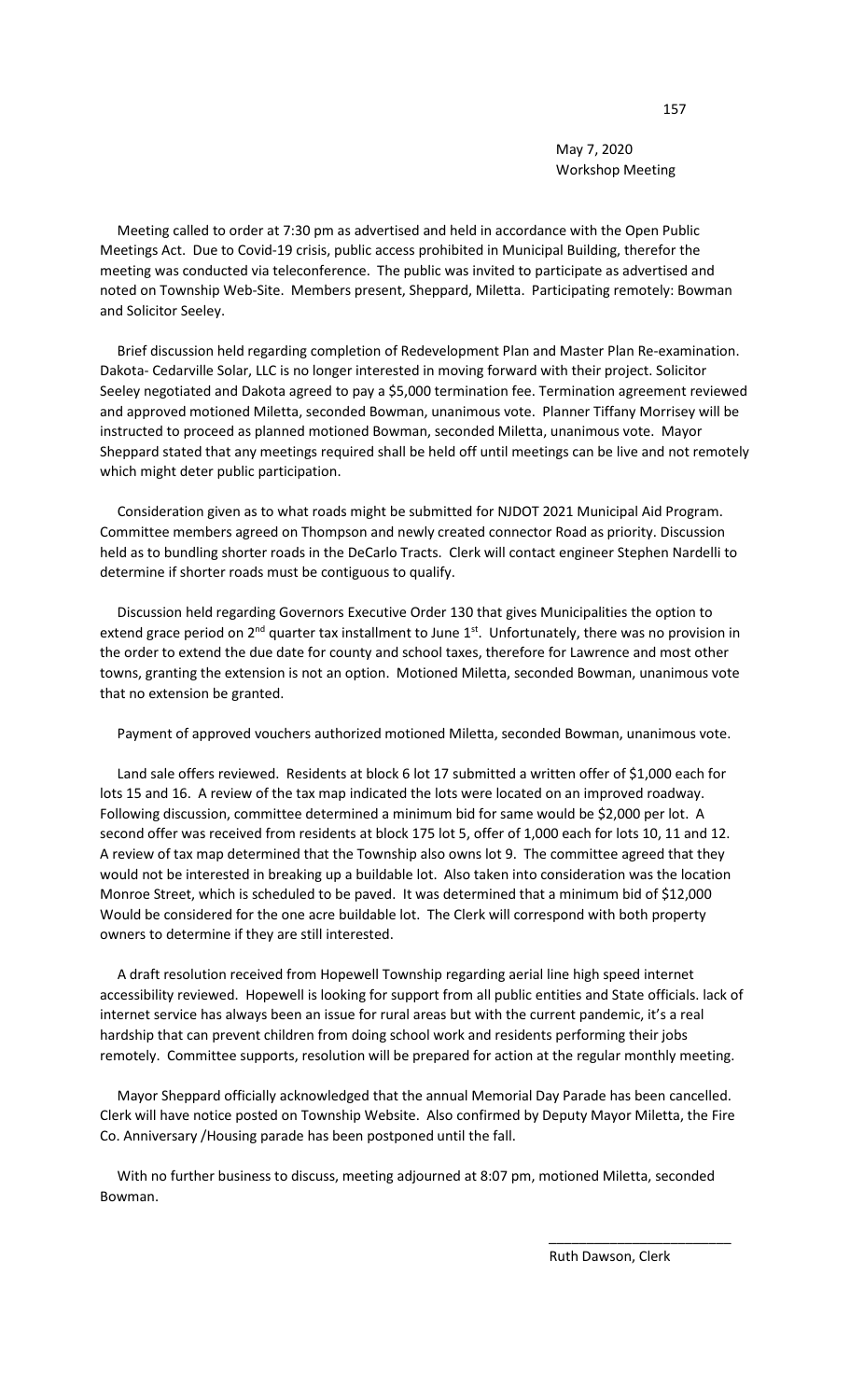## 158 May 11, 2020 Regular Monthly Meeting

 Meeting called to order as advertised and held in accordance with the Open Public Meetings Act. Due to the Coronavirus pandemic, the meeting was conducted via teleconference. Public invited to participate as advertised, noted on the Township website and posted on Municipal Building front door. Members present: Sheppard, Miletta. Bowman, Solicitor Seeley and Auditor Fred Caltabiano participated via teleconference.

Following the pledge of allegiance, minutes of the April 9<sup>th</sup> and 13<sup>th</sup> meetings approved, unanimous vote as motioned by Bowman, seconded Miletta. Reports for the month of April accepted, motioned Miletta, seconded Bowman, unanimous vote.

 Public hearing opened as advertised, Ordinance No 2020-418, Amending Ordinance No 2011-361 Authorizing Participation in the Joint Municipal Court Known as the Cumberland-Salem Regional Municipal Court, Amending Ordinance No. 2015-387 Authorizing Downe Township to Join CS Regional Municipal Court and Authorizing an Amendment to the Agreement for the Operation of A Joint Municipal Court Between the Township of Deerfield, Township of Downe, Township of Greenwich, Township of Hopewell. Township of Lawrence, Township of Pittsgrove, Borough of Shiloh, Township of Stow Creek and Township of Upper Deerfield. Clerk explained that the amendment is to allow Commercial Township to join. Receiving no public comments or questions, hearing closed and the Ordinance finally adopted motioned Bowman, seconded Miletta, unanimous vote.

 A second public hearing was held, Ordinance No. 2020-419. Calendar Year 2020 Model ordinance to Exceed the Municipal Budget Appropriation Limits and to Establish a Cap Bank. Hearing opened, no public comments or concerns received. Hearing closed and adopted, motion made by Bowman, seconded Miletta, unanimous vote.

 Resolution 2020-35, Governing Body Certification of Compliance with the United States Equal Employment Opportunity Commissions Enforcement Guidance on the Consideration of Arrest and Conviction Records in Employment Decisions Under Title VII of the Civil Rights Act of 1964, approved, motioned Miletta, seconded Bowman, unanimous vote.

 Resolution 2020-36, For Local Examination of the 2020 Municipal Budget approved, motioned Bowman, seconded Miletta, unanimous vote.

 Resolution 2020-37 Read Budget by title only at the time of the public hearing approved, motioned Miletta, seconded Bowman, unanimous vote.

 Public hearing opened as advertised 2020 Municipal Budget. Auditor Fred Caltabiano provided a detailed presentation. Estimated tax bill breakdown, 18.28% local/Township Committee and 81.72% County /School. Assessments have slightly declined, with the collection rate holding steady. A five year schedule of revenues indicates an increase in State Aid, an additional 34,088.00 for Garden State Preservation Trust Fund. The local rate increases over a period of 10 years amounts to \$376.00, average or \$37.60 per year for the average assessed home of 170,000. Over a nine year period, county and school combined amounted to an increase of \$962.00, average of \$106.89 per year. The 2020 Budget calls for a one cent increase, or 17.00 annually to the average assessed home. Mr. Caltabiano opened for questions and comments. Mr. Bowman stated that the first graph, Tax bill break down needs to be reviewed by resident tax payers. Mr. Miletta agreed and stated that people just don't get it, majority of taxes are collected for school and county. Committee agreed that a flyer will be prepared and mailed with tax bills for tax payers review. Receiving no public questions, comments or concerns, hearing closed and budget adopted motioned Bowman, seconded Miletta, unanimous vote.

Resolution 2020-38, Directing the Tax Collector to prepare and issue estimated  $3<sup>rd</sup>$  quarter tax installment , based on 102.50% of the 2019 levy, approved motioned Bowman, seconded Miletta, unanimous vote.